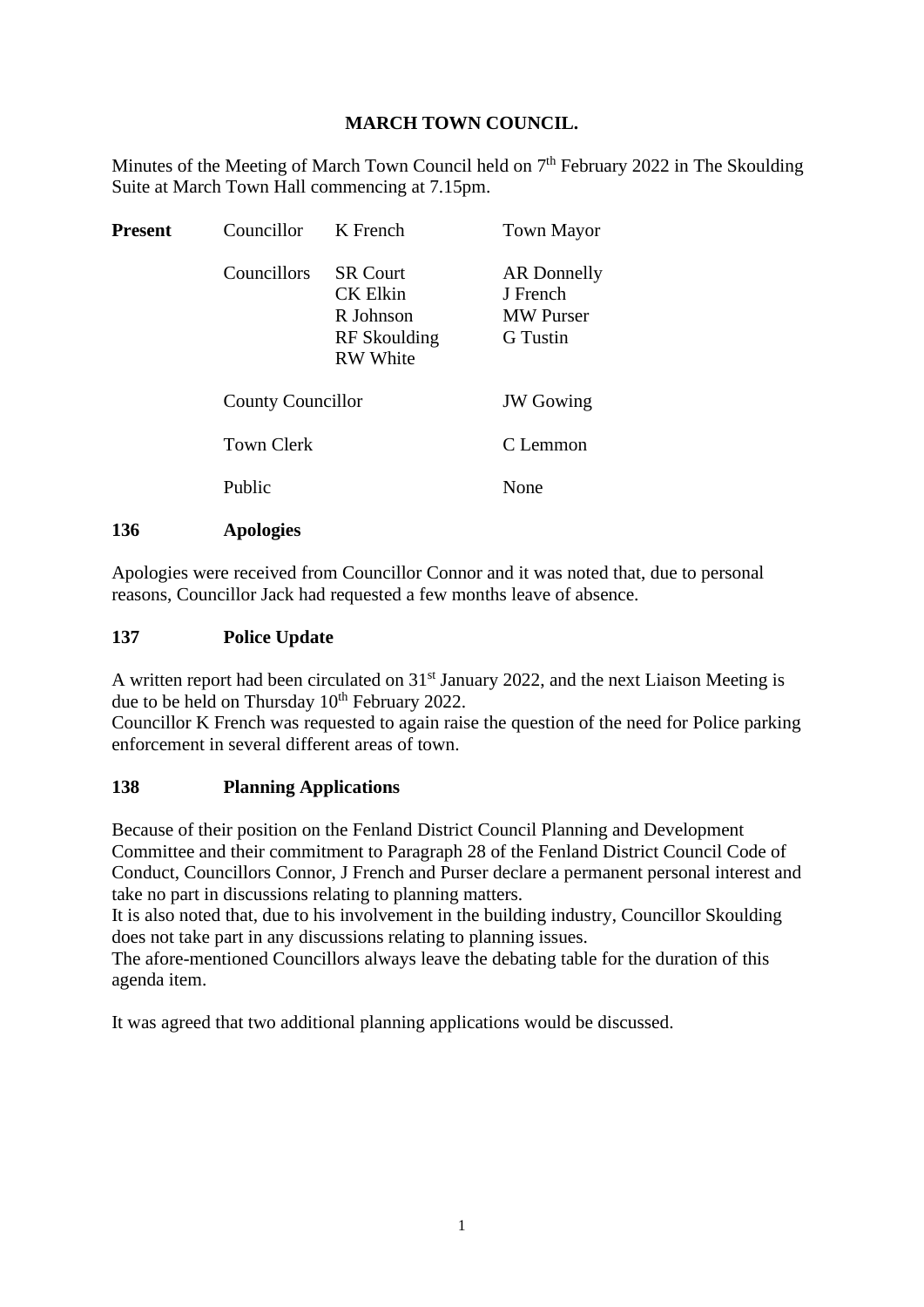| Application<br><b>Number</b> | Name and address of applicant, details of application,<br>and recommendation of March Town Council                                                                                                                                                                                                                                                                                                    |
|------------------------------|-------------------------------------------------------------------------------------------------------------------------------------------------------------------------------------------------------------------------------------------------------------------------------------------------------------------------------------------------------------------------------------------------------|
| F/YR21/1534/F                | Mrs Lizzy Goodger, 109 Dartford Road, March.<br>Conversion of garage to additional living accommodation at<br>109 Dartford Road, March.<br>Received: 24 January 2022.<br>Reply by: 14 February 2022.<br>Recommend approval.                                                                                                                                                                           |
| F/YR21/1535/F                | Mr D Henson, Coleseed Lodge, Upwell Road, March.<br>Erect a part two-storey part single-storey side extension to<br>existing dwelling at Coleseed Lodge, Upwell Road, March.<br>Received: 24 January 2022.<br>Reply by: 14 February 2022.<br>Recommend approval.                                                                                                                                      |
| F/YR22/0046/F                | Mr Ace Hudson, 293 Norwood Road, March.<br>Erect a single-storey extension to rear of existing dwelling and<br>installation of window to existing side elevation at 293<br>Norwood Road, March.<br>Received: 27 January 2022.<br>Reply by: 17 February 2022.<br>Recommend approval.                                                                                                                   |
| F/YR22/0047/F                | Mr D Mundy, 15 Regent Avenue, March.<br>Erect 1 x dwelling (2-storey, 4-bed) with integral garage at 21<br>Alpha Street, March.<br>Received: 26 January 2022.<br>Reply by: 16 February 2022.<br>Recommend approval.                                                                                                                                                                                   |
| F/YR22/0087/F                | Darren Ogden & Ramona Lilley, 38 Green Street, March.<br>Erect a single-storey side extension to existing dwelling at 38<br>Green Street, March.<br>Received: 27 January 2022.<br>Reply by: 17 February 2022.<br>Since he is a friend of the applicants, Councillor Elkin declared<br>a personal interest and took no part in the discussions relating<br>to this application.<br>Recommend approval. |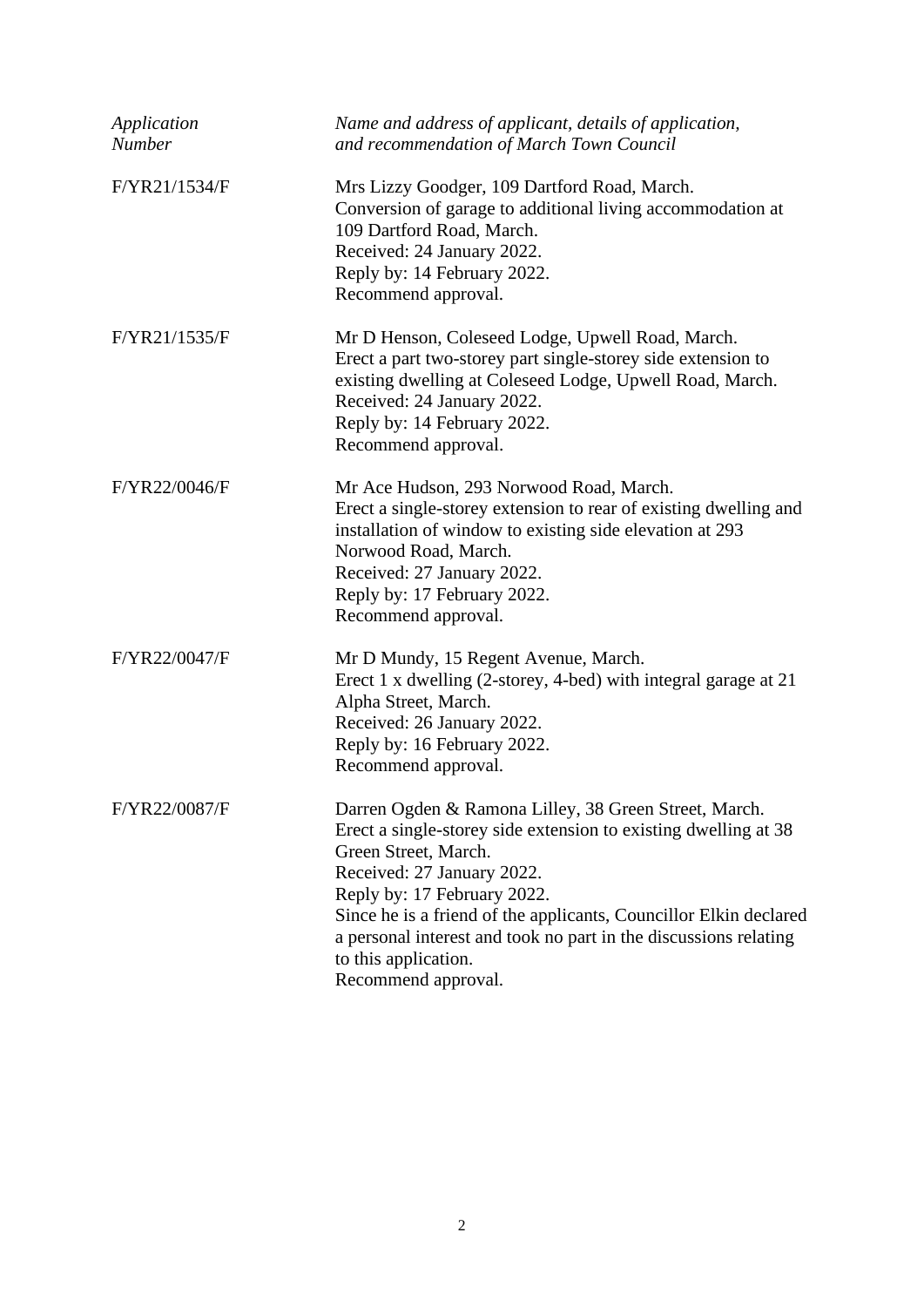| F/YR21/1235/VOC | Mrs L Pluckrose, 27 City Road, March.<br>Variation of Condition 09 to enable amendment to approved<br>plans of planning permission F/YR14/0034/F (erection of a 2-<br>storey 4-bed dwelling and detached double garage involving<br>demolition of existing dwelling and buildings) at 194<br>Whittlesey Road, March.<br>Revised proposals have been received in respect of the above.<br>The revision is: Significant design changes, new drawings<br>submitted for consideration.<br>Received: 2 February 2022.<br>Reply by: 16 February 2022.<br>Recommend approval. |
|-----------------|------------------------------------------------------------------------------------------------------------------------------------------------------------------------------------------------------------------------------------------------------------------------------------------------------------------------------------------------------------------------------------------------------------------------------------------------------------------------------------------------------------------------------------------------------------------------|
| F/YR22/0075/F   | Mr & Mrs Smith, Infields Farm, Goosetree Road, Rings End.<br>Erect a 2-storey extension to side (North-West) of existing<br>dwelling at Infields Farm, Goosetree Road, Rings End.<br>Received: 4 February 2022.<br>Reply by: 25 February 2022.<br>Recommend approval.                                                                                                                                                                                                                                                                                                  |

# **139 Public Participation**

Since nobody had given the requisite notice to the Clerk to enable them to address the meeting, no public participation took place.

#### **140 Minutes of Meetings**

The following Minutes were agreed and signed by the Mayor: Main Council Meeting of 10<sup>th</sup> January 2022. Personnel & Admin Sub-Committee Meeting of 11<sup>th</sup> January 2022. Queen's Platinum Jubilee Sub-Committee Meeting of 18<sup>th</sup> January 2022. Planning Sub-Committee Meeting of 24<sup>th</sup> January 2022.

#### **141 Matters Arising**

Re Main Council Meeting of 10<sup>th</sup> January 2022:

Minute 130: The Clerk reported that he had forwarded the 2022/23 Precept Form to Fenland District Council on 11<sup>th</sup> January 2022.

Re Personnel & Admin Sub-Committee Meeting of 11<sup>th</sup> January 2022:

Councillors ratified the findings of the Personnel & Admin Sub-Committee and its recommendations in relation to current and prospective employees. It was agreed that advertising for the Town Clerk's position should commence immediately.